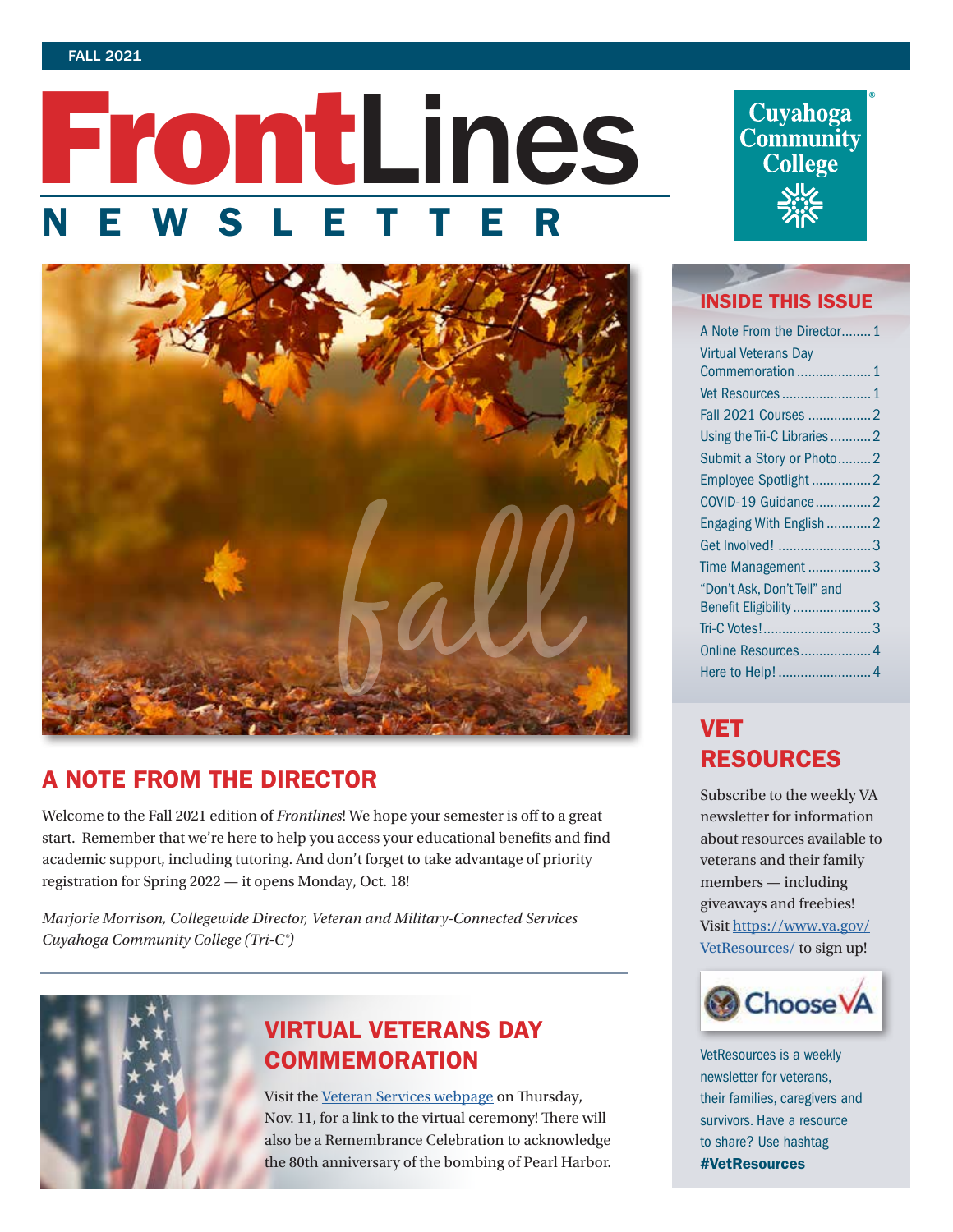# <span id="page-1-0"></span>FALL 2021 **COURSES**

Did you know there's still time to register for fall courses? The second eight-week session begins Monday, Oct. 25. Registration is open now!

# USING THE TRI-C LIBRARIES

Did you know that Tri-C libraries have librarians available to assist via phone or live chat?

[Click here to learn more.](https://www.tri-c.edu/learning-commons/library/index.html)

# SUBMIT A STORY OR PHOTO

Veteran students and employees who wish to submit stories or photos for this newsletter can email them to [jeremy.wong@tri-c.](mailto:jeremy.wong%40tri-c.edu?subject=) [edu](mailto:jeremy.wong%40tri-c.edu?subject=) for consideration. All submissions are subject to

approval by the College prior to publication.



*Visit our website at [tri-c.edu/veterans](https://www.tri-c.edu/veterans/)*



# EMPLOYEE SPOTLIGHT  $\star \star \star \star \star \star \star$

# JULIEANN CHAMBERS



Hello! My name is Julieann Chambers, and I'm the new program assistant for Veteran and Military-Connected Services at the Metro Campus. Born and raised in Cleveland, I served four honorable years in the U.S. Marine Corps. After that, I decided to return home and attend Tri-C as a full-time student. I graduated with an Associate of Arts this summer. In my spare time, I enjoy taking nature walks in the Metroparks and spending time with family.

## COVID-19 GUIDANCE



Tri-C encourages all individuals visiting campus to be vaccinated as soon as possible. All students, faculty/staff and visitors must wear a face covering, maintain adequate social distancing and practice other prevention measures at all College facilities.

If you have a confirmed exposure or diagnosis, please email [risk.management@](mailto:risk.management%40tri-c.edu?subject=) [tri-c.edu](mailto:risk.management%40tri-c.edu?subject=) for further guidance. Learn more on [Tri-C's coronavirus webpage.](https://www.tri-c.edu/administrative-departments/business-continuity/covid-19/index.html)

# ENGAGING WITH ENGLISH

Hi there! It's Jeremy Wong, English instructional assistant for VEAP. I've got a quick critical thinking and writing prompt for you:

*What is your relationship with social media like? Which platforms do you spend the most time on? Which do you stay away from? How often do you log on? What do you notice about your mental health and well-being when you spend time on social networks? Should college students be required to use one or more of them for class?*

Facebook [recently halted the development of a special version of Instagram](https://www.theverge.com/2021/9/27/22696039/facebook-instagram-kids-app-pause-development-criticism) because an internal study showed it could negatively affect young people's mental health. Do you think they made the right decision?

If you were in charge of Instagram or another social media app what would you do to make it safer and more accessible for young people and college students?

Email your response to [jeremy.wong@tri-c.edu,](mailto:jeremy.wong%40tri-c.edu?subject=) and it may be selected to appear in the next newsletter!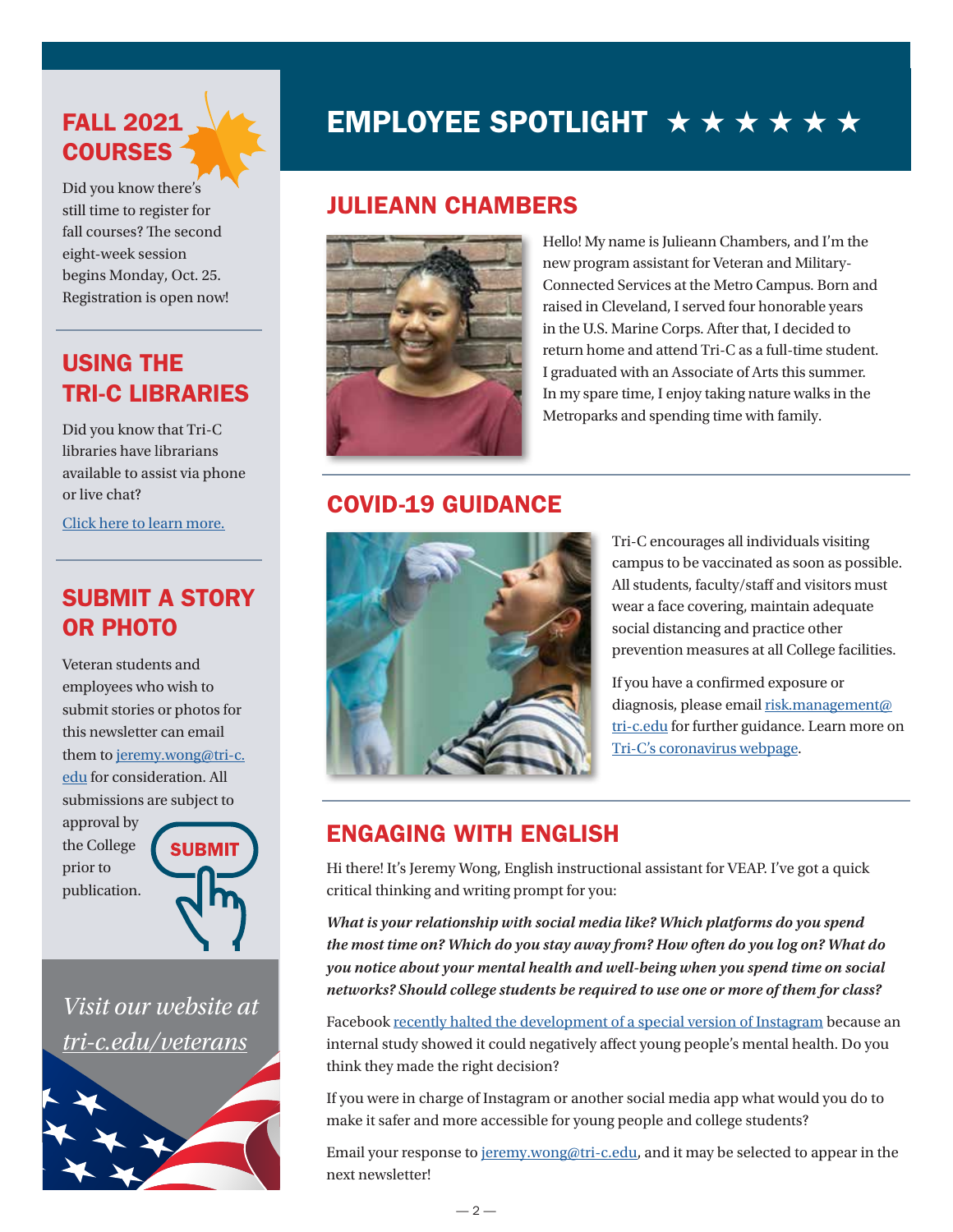## <span id="page-2-0"></span>GET INVOLVED!

Student veterans are invited to join the Veterans Today Club. Email [matthew.miller@tri-c.edu](mailto:matthew.miller%40tri-c.edu?subject=) for more information.

Veteran or military-affiliated employees are invited to join the new veteran employee resource group. Email [alaina.foster@tri-c.edu](mailto:alaina.foster%40tri-c.edu?subject=) for more information.



# **TROUBLE** WITH TIME MANAGEMENT?

Juggling school, family and work is difficult, even under normal circumstances. Throw in a global pandemic and a mainly virtual academic environment, and — whew!

Time Management in a Virtual Setting is a free two-part series designed by Tri-C to help you learn the essential skill of prioritization.

**Part I: Friday, Oct. 15, 1 p.m. Part II: Friday, Oct. 22, 1 p.m.**

[Click here to register.](https://events.tri-c.edu/event/time_management_in_a_virtual_setting_part_i_3497#.YWm2aC2ZOGR) 



# VETERANS DISCHARGED UNDER "DON'T ASK, DON'T TELL" MAY BE ELIGIBLE FOR BENEFITS

[In a blog post on the VA website](https://blogs.va.gov/VAntage/94920/tenth-anniversary-of-the-repeal-of-dont-ask-dont-tell/), the VA's Office of Public and Intergovernmental Affairs said that veterans who were given "Other than honorable" discharges based on homosexual conduct, gender identity or HIV status may still be eligible for all VA benefits.

 "LGBTQ+ veterans are not any less worthy of the care and services that all veterans earn through their service, and the VA is



committed to making sure that they have equal access to those services," wrote Kayla Williams, a bisexual veteran who now serves as the VA's assistant secretary for public affairs.

Those affected by the "Don't Ask, Don't Tell" policy may now qualify for benefits including guaranteed home loans, compensation and pension, health care, housing assistance and burial benefits (barring any statutory or regulatory issue with their military record).

# TRI-C VOTES!

In a democracy, your vote is your voice. Tri-C is proud to be a nationally ranked institution in Student Voter Engagement, and we give you all the tools needed to put your voice to use.

**Tuesday, Nov. 2**, is the General Election for congressional representative, Cleveland mayor and many other positions across Cuyahoga County.

Did you know there are **three ways to vote**? 1) Early; 2) By mail; and 3) On Election Day!

[Visit Tri-C Votes for more info and resources.](https://www.tri-c.edu/administrative-departments/government-relations/tri-c-votes/index.html)